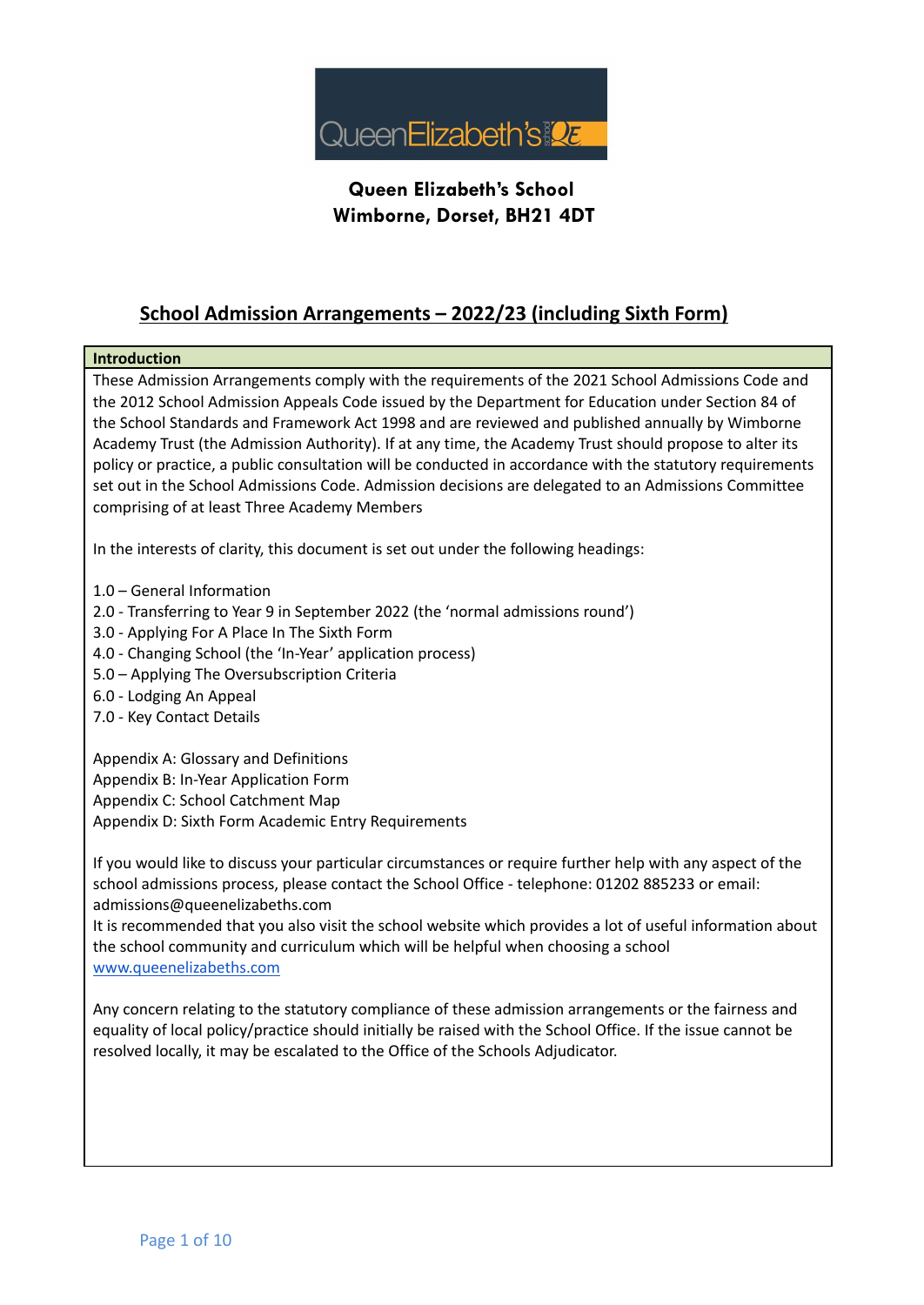

| 1.0 | <b>General information</b>                                                                                                                                                                                                                                                                                                                                                                                                                                                                                                                                                                                                                                                                                                                                                                                                                                                                                                                                                                                                                                                                                                                                                                                                                                                                                                                                                                                                                                                                                                                    |  |  |  |
|-----|-----------------------------------------------------------------------------------------------------------------------------------------------------------------------------------------------------------------------------------------------------------------------------------------------------------------------------------------------------------------------------------------------------------------------------------------------------------------------------------------------------------------------------------------------------------------------------------------------------------------------------------------------------------------------------------------------------------------------------------------------------------------------------------------------------------------------------------------------------------------------------------------------------------------------------------------------------------------------------------------------------------------------------------------------------------------------------------------------------------------------------------------------------------------------------------------------------------------------------------------------------------------------------------------------------------------------------------------------------------------------------------------------------------------------------------------------------------------------------------------------------------------------------------------------|--|--|--|
| 1.1 | <b>The School</b>                                                                                                                                                                                                                                                                                                                                                                                                                                                                                                                                                                                                                                                                                                                                                                                                                                                                                                                                                                                                                                                                                                                                                                                                                                                                                                                                                                                                                                                                                                                             |  |  |  |
|     | Queen Elizabeth's is a popular high performing Year 9 - 13 academy with a wholly inclusive<br>approach to school admissions. Places are prioritised for the local community and siblings<br>before offering across the wider area.                                                                                                                                                                                                                                                                                                                                                                                                                                                                                                                                                                                                                                                                                                                                                                                                                                                                                                                                                                                                                                                                                                                                                                                                                                                                                                            |  |  |  |
| 1.2 | Who can apply for a school place?                                                                                                                                                                                                                                                                                                                                                                                                                                                                                                                                                                                                                                                                                                                                                                                                                                                                                                                                                                                                                                                                                                                                                                                                                                                                                                                                                                                                                                                                                                             |  |  |  |
|     | A parent, registered carer, or another person(s) who has an assigned responsibility for the<br>child concerned (referred to throughout this document as 'the parent') may submit a school<br>admission application on behalf of that child for any United Kingdom (UK) state funded<br>school.                                                                                                                                                                                                                                                                                                                                                                                                                                                                                                                                                                                                                                                                                                                                                                                                                                                                                                                                                                                                                                                                                                                                                                                                                                                |  |  |  |
| 1.3 | The child                                                                                                                                                                                                                                                                                                                                                                                                                                                                                                                                                                                                                                                                                                                                                                                                                                                                                                                                                                                                                                                                                                                                                                                                                                                                                                                                                                                                                                                                                                                                     |  |  |  |
|     | A child of statutory school age who resides within the UK has a right to receive an education.<br>The child must, at the time of applying for a school place, be a UK citizen, or have European<br>Economic Area Citizenship, or hold an appropriate Home Office Visa entitling him/her to<br>reside in the UK.                                                                                                                                                                                                                                                                                                                                                                                                                                                                                                                                                                                                                                                                                                                                                                                                                                                                                                                                                                                                                                                                                                                                                                                                                               |  |  |  |
| 1.4 | The home address                                                                                                                                                                                                                                                                                                                                                                                                                                                                                                                                                                                                                                                                                                                                                                                                                                                                                                                                                                                                                                                                                                                                                                                                                                                                                                                                                                                                                                                                                                                              |  |  |  |
|     | For admission purposes, the Admission Authority will consider the home address to be:<br>The address at which the child concerned is living, at the time of application, for more than<br>2.5 school days per week, with the person who has legal responsibility for this child. The<br>home address should be clearly stated on the application form.<br>Where the child will be moving to a new home address and the parent wishes this to be taken<br>into account, one of the following documents, depending on the circumstances of the case,<br>must be made available at the time of application.<br>A legal 'exchange of contract' which confirms the purchase of the property<br>A copy of a formal tenancy agreement (minimum six month term) signed and dated<br>by the applicant and the Landlord for the property<br>Where the child will be living at an address other than the parental family home, for<br>more than 2.5 school days per week (for example; with an extended family member,<br>or in emergency or other public accommodation): A formal written letter, signed and<br>dated by the person responsible for the address in question. This must explain the<br>living/care arrangements for the child and state how long these arrangements are<br>expected to remain in place.<br>For Children of UK service personnel with a confirmed posting to the area or Crown<br>servants returning from overseas, an official letter confirming a relocation date and<br>Unit postal address or quartering area address |  |  |  |
| 1.5 | Siblings                                                                                                                                                                                                                                                                                                                                                                                                                                                                                                                                                                                                                                                                                                                                                                                                                                                                                                                                                                                                                                                                                                                                                                                                                                                                                                                                                                                                                                                                                                                                      |  |  |  |
|     | The oversubscription criteria set out in section 4.2 of these admission arrangements prioritise<br>applications for children with a sibling attending the school (in years 9-11) at the time of<br>application                                                                                                                                                                                                                                                                                                                                                                                                                                                                                                                                                                                                                                                                                                                                                                                                                                                                                                                                                                                                                                                                                                                                                                                                                                                                                                                                |  |  |  |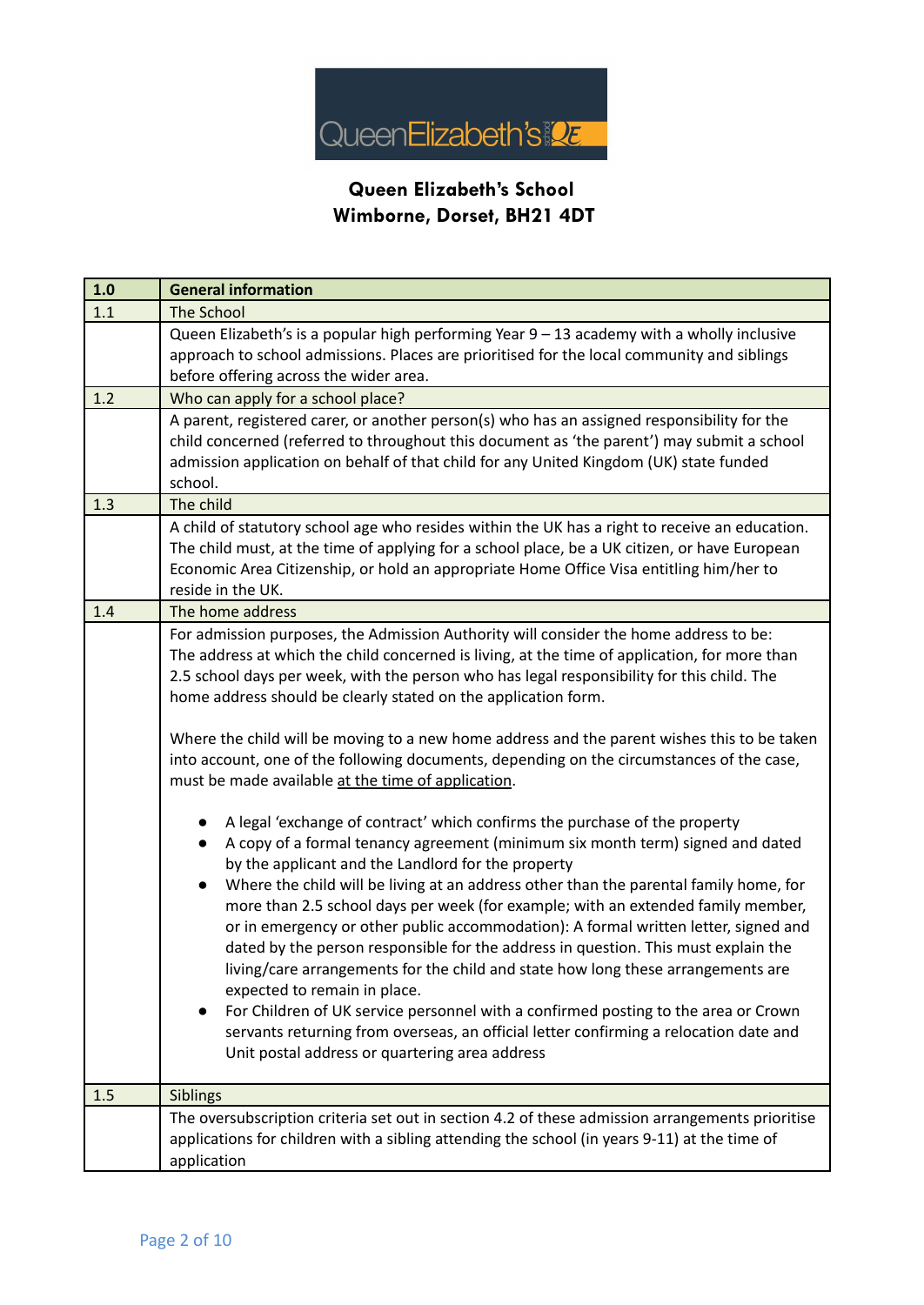

|     | If a parent wishes a sibling connection to be taken into account, the sibling's details must be<br>provided on the admission application form and he/she must qualify as a full, half, step or<br>adoptive brother or sister, or a child living for the majority of his/her school time (more than<br>2.5 school days per week) within the same family unit and at the same home address.                                                                                                                                                                                                                                                                                                                                                                                                                                                     |
|-----|-----------------------------------------------------------------------------------------------------------------------------------------------------------------------------------------------------------------------------------------------------------------------------------------------------------------------------------------------------------------------------------------------------------------------------------------------------------------------------------------------------------------------------------------------------------------------------------------------------------------------------------------------------------------------------------------------------------------------------------------------------------------------------------------------------------------------------------------------|
|     | The Published Admission Number or admission limit will be exceeded, where necessary, in<br>order that multiple birth siblings of the same family (twin, triplet etc.) can all be offered<br>places, where otherwise one or more of these children would be refused                                                                                                                                                                                                                                                                                                                                                                                                                                                                                                                                                                            |
| 1.6 | Waiting lists (applies for years 9-11)                                                                                                                                                                                                                                                                                                                                                                                                                                                                                                                                                                                                                                                                                                                                                                                                        |
|     | When an admission application is refused, because the year applied for is full, and the<br>parents' make a request, the child's name will be entered onto a waiting list for that year<br>group, which will be maintained until the end of the school year and then shut down. Names<br>on waiting lists are held strictly in ranked order according to compliance with the<br>oversubscription criteria. Each time a child's name is added, the waiting list concerned will be<br>re-ranked. If a place becomes available in the appropriate year, this will be offered for the<br>child ranked highest on the waiting list at that time. A child's name will be removed from the<br>waiting list if a place is offered and accepted or offered and declined, or the parent informs<br>the school in writing to remove his/her child's name. |
| 1.7 | Misleading or false information                                                                                                                                                                                                                                                                                                                                                                                                                                                                                                                                                                                                                                                                                                                                                                                                               |
|     | Should the Admission Authority become aware that a place was secured for a child at the<br>school on the basis of misleading or false information, it will consider withdrawing the offer,<br>or where a child has already started to attend the school may remove the child from the<br>school roll. The circumstances of the case will be fully discussed with the parent and, if the<br>decision is taken to withdraw the offer of a place, the application will be considered afresh,<br>taking account of any new information.                                                                                                                                                                                                                                                                                                           |

| 2.0 | (The 'normal' admissions round)<br><b>Transferring to Year 9 in September 2022</b>                                                                                                                                                                                                                                                                                                                                                                                                                                                                                                                                                                                                                                                         |  |  |  |
|-----|--------------------------------------------------------------------------------------------------------------------------------------------------------------------------------------------------------------------------------------------------------------------------------------------------------------------------------------------------------------------------------------------------------------------------------------------------------------------------------------------------------------------------------------------------------------------------------------------------------------------------------------------------------------------------------------------------------------------------------------------|--|--|--|
| 2.1 | The Published Admission Number (PAN)                                                                                                                                                                                                                                                                                                                                                                                                                                                                                                                                                                                                                                                                                                       |  |  |  |
|     | The PAN for Year 9 (the year of entry to the school) is 390. This is the number of places that<br>can be provided according to the resources available in order to ensure the efficient delivery<br>of education and the efficient use of resources. If 390 or fewer reception applications are<br>received for September 2022, every applicant will be offered a place for their child, without<br>condition. If more than 390 applications are received, the Admission Authority will apply the<br>oversubscription criteria in order to rank all the applications and identify a priority for the<br>offer of places up to the PAN. Further places will only be offered where there is sufficient<br>resource available to enable this. |  |  |  |
| 2.2 | Ensuring an 'on time' application                                                                                                                                                                                                                                                                                                                                                                                                                                                                                                                                                                                                                                                                                                          |  |  |  |
|     | For a child to transfer to Year 9 in September 2022 the parent must complete the Common<br>Application Form (CAF) available from the home local authority (the authority in whose area<br>the child resides). In order for the application to be considered as 'on time' the CAF must be<br>submitted to this local authority by 23:59 hours on 31 October 2021. The CAF may be<br>completed and submitted using the home local authority's procedure. Full details about the                                                                                                                                                                                                                                                              |  |  |  |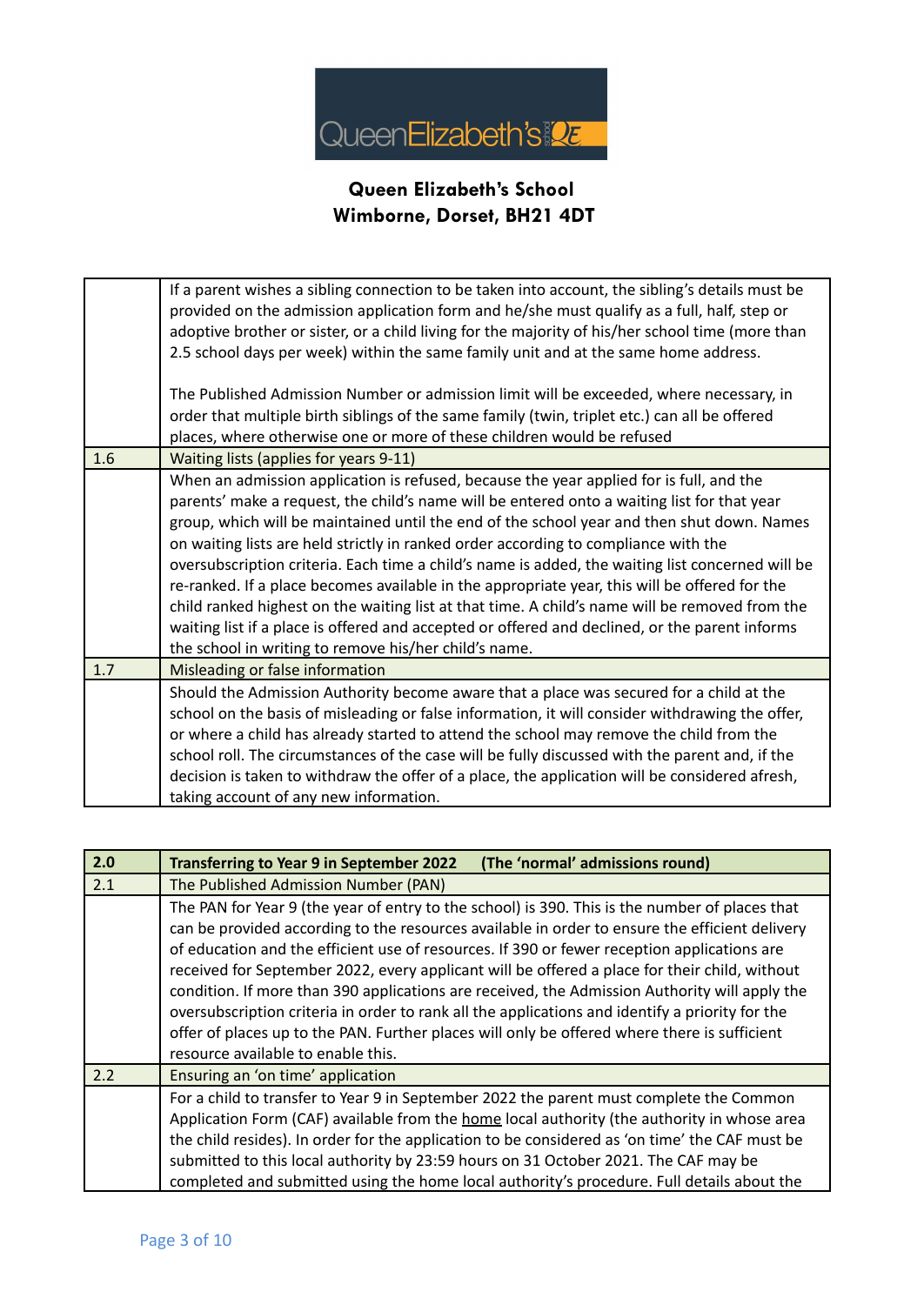

|     | application process and information about the schools in the local authority area are<br>explained in the Prospectus document, which each local authority must make available in<br>September annually.                                                                                                                                                                                                                                                                          |  |
|-----|----------------------------------------------------------------------------------------------------------------------------------------------------------------------------------------------------------------------------------------------------------------------------------------------------------------------------------------------------------------------------------------------------------------------------------------------------------------------------------|--|
|     | For families living in Dorset, the home local authority is Dorset Council                                                                                                                                                                                                                                                                                                                                                                                                        |  |
|     | For families living in Bournemouth, Poole, and Christchurch the home local authority is BCP<br>Council                                                                                                                                                                                                                                                                                                                                                                           |  |
|     | For families living in Wiltshire, the home local authority is Wiltshire Council                                                                                                                                                                                                                                                                                                                                                                                                  |  |
| 2.3 | Late applications                                                                                                                                                                                                                                                                                                                                                                                                                                                                |  |
|     | Local authorities will continue to coordinate 'normal admission round' Year 9 applications<br>until 31 August 2022. However, if an application is submitted to the home local authority after<br>the initial application deadline of 23.59 hours on 31 October 2021, it will be considered as a<br>'late' application and will not be administered until all on time applications have been<br>processed, at which point there may no longer be a place available at the school. |  |
| 2.4 | Notifying the application decision                                                                                                                                                                                                                                                                                                                                                                                                                                               |  |
|     | Parents will receive an admission decision in writing from the home local authority on or<br>about 1 March 2022, according to the procedure and date set out in the home local<br>authority's Prospectus.                                                                                                                                                                                                                                                                        |  |
| 2.5 | <b>Education Health and Care plan</b>                                                                                                                                                                                                                                                                                                                                                                                                                                            |  |
|     | A Year 9 place will be provided for any child who has an agreed Education Health and Care<br>Plan (EHCP) which names Queen Elizabeth's School as the education provider. Depending on<br>when the EHCP is issued, the place will be allocated within the Published Admission Number<br>(PAN) before the consideration of any other applications, or above the PAN if places have<br>already been offered at that time.                                                           |  |
|     |                                                                                                                                                                                                                                                                                                                                                                                                                                                                                  |  |

| 3.0 | Applying for a place in the Sixth Form                                                                                                                                                                                                                                                                                                                   |  |
|-----|----------------------------------------------------------------------------------------------------------------------------------------------------------------------------------------------------------------------------------------------------------------------------------------------------------------------------------------------------------|--|
| 3.1 | Application procedure                                                                                                                                                                                                                                                                                                                                    |  |
|     | A young person, may apply for their own Sixth Form place and/or the parent may apply on<br>his/her behalf.                                                                                                                                                                                                                                               |  |
|     | <b>Internal applicants</b><br>Students on roll in Year 11 at Queen Elizabeth's School who wish to continue their education<br>in the Sixth Form will be allocated a place in Year 12 for September 2022, providing they<br>achieve the Sixth Form academic entrance requirements. Students will be asked to complete<br>the Sixth Form Application Form. |  |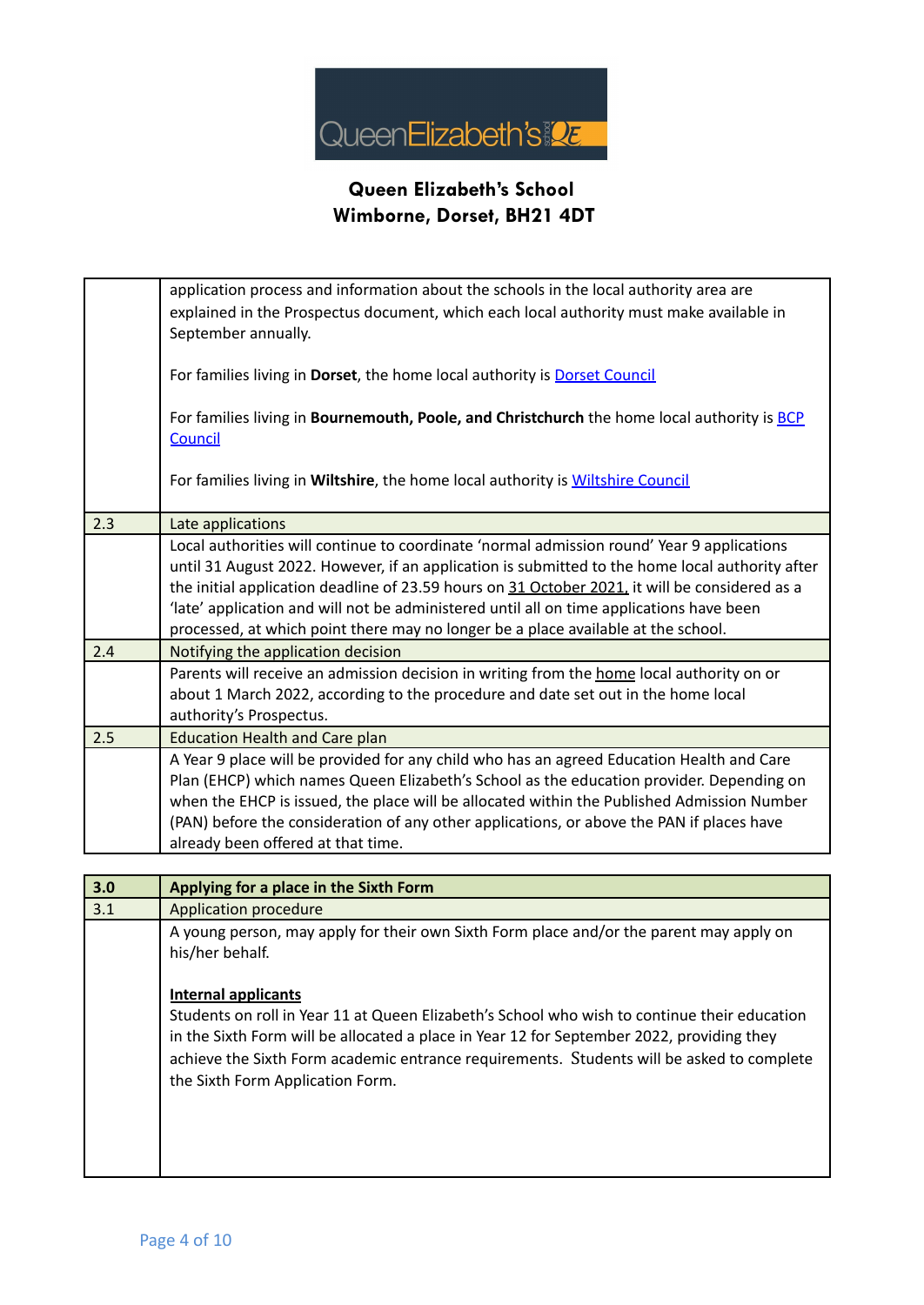

|     | <b>External applicants</b>                                                                       |  |  |  |
|-----|--------------------------------------------------------------------------------------------------|--|--|--|
|     | Students who are on roll in Year 11 at another school and wish to transfer to the Sixth Form at  |  |  |  |
|     | Queen Elizabeth's School must complete and submit the Sixth Form External Application Form       |  |  |  |
|     | available on the school website: www.queenelizabeths.com/sixthform or from the Sixth Form        |  |  |  |
|     | Office at the school: gglover@queenelizabeths.com                                                |  |  |  |
| 3.2 | The Published Admission Number (PAN) - applying for external applicants only                     |  |  |  |
|     | The PAN for admission to the Sixth Form is 50. This is the number of places that will be offered |  |  |  |
|     | for external candidates, although it may be possible to make further places available if         |  |  |  |
|     | resource permits this and external applicants meet the minimum academic entry                    |  |  |  |
|     | requirements. The overall number of places available (internal and external) in Year 12 is 240.  |  |  |  |
| 3.3 | Oversubscription                                                                                 |  |  |  |
|     | In the event that more external applications are received than places are available within the   |  |  |  |
|     | published Admission Number, the oversubscription criteria set out in section 5.2 of these        |  |  |  |
|     | admission arrangements will be applied for every application received in order to identify a     |  |  |  |
|     | priority for the offer of available places.                                                      |  |  |  |
| 3.4 | Timetable                                                                                        |  |  |  |
|     |                                                                                                  |  |  |  |
|     | 1. A Sixth Form open evening will be held during the second half term and this will be           |  |  |  |
|     | advertised in the local press. A Prospectus, course handbooks and the Sixth Form                 |  |  |  |
|     | Application Form will be made available at the open evening.                                     |  |  |  |
|     | 2. Completed application forms must be submitted directly to the School to arrive by             |  |  |  |
|     | 4.30 pm on 30 January 2022.                                                                      |  |  |  |
|     | Decision letters will be issued to external applicants during April 2022 (at this stage,<br>3.   |  |  |  |
|     | offers will be provisional, subject to achieving GCSE Sixth Form entrance                        |  |  |  |
|     | requirements).                                                                                   |  |  |  |
|     | 4. Final confirmation of offers will be notified in writing as soon as possible following the    |  |  |  |
|     | outcome of examination results                                                                   |  |  |  |
|     | In the event of oversubscription (more external applications than places available) a<br>5.      |  |  |  |
|     | waiting list of those students refused admission to year 12 will be maintained until 31          |  |  |  |
|     | December 2022.                                                                                   |  |  |  |
| 3.5 | Late applications                                                                                |  |  |  |
|     | External applications for places in the Sixth Form, received later than 4.30pm on 30 January     |  |  |  |
|     | 2022 will not be processed until all 'on time' applications have been administered and           |  |  |  |
|     | decisions notified during April 2022, at which time there may no longer be places available.     |  |  |  |
|     | Late applications will then be processed according to the order in which they arrive at the      |  |  |  |
|     | school.                                                                                          |  |  |  |
| 3.6 | The right of appeal                                                                              |  |  |  |
|     | Where a young person is refused admission to the Sixth Form, the applicant will have the right   |  |  |  |
|     | to appeal this decision in accordance with the instructions set out in the decision letter.      |  |  |  |
| 3.7 | <b>Entry Criteria for Sixth Form Courses</b>                                                     |  |  |  |
|     |                                                                                                  |  |  |  |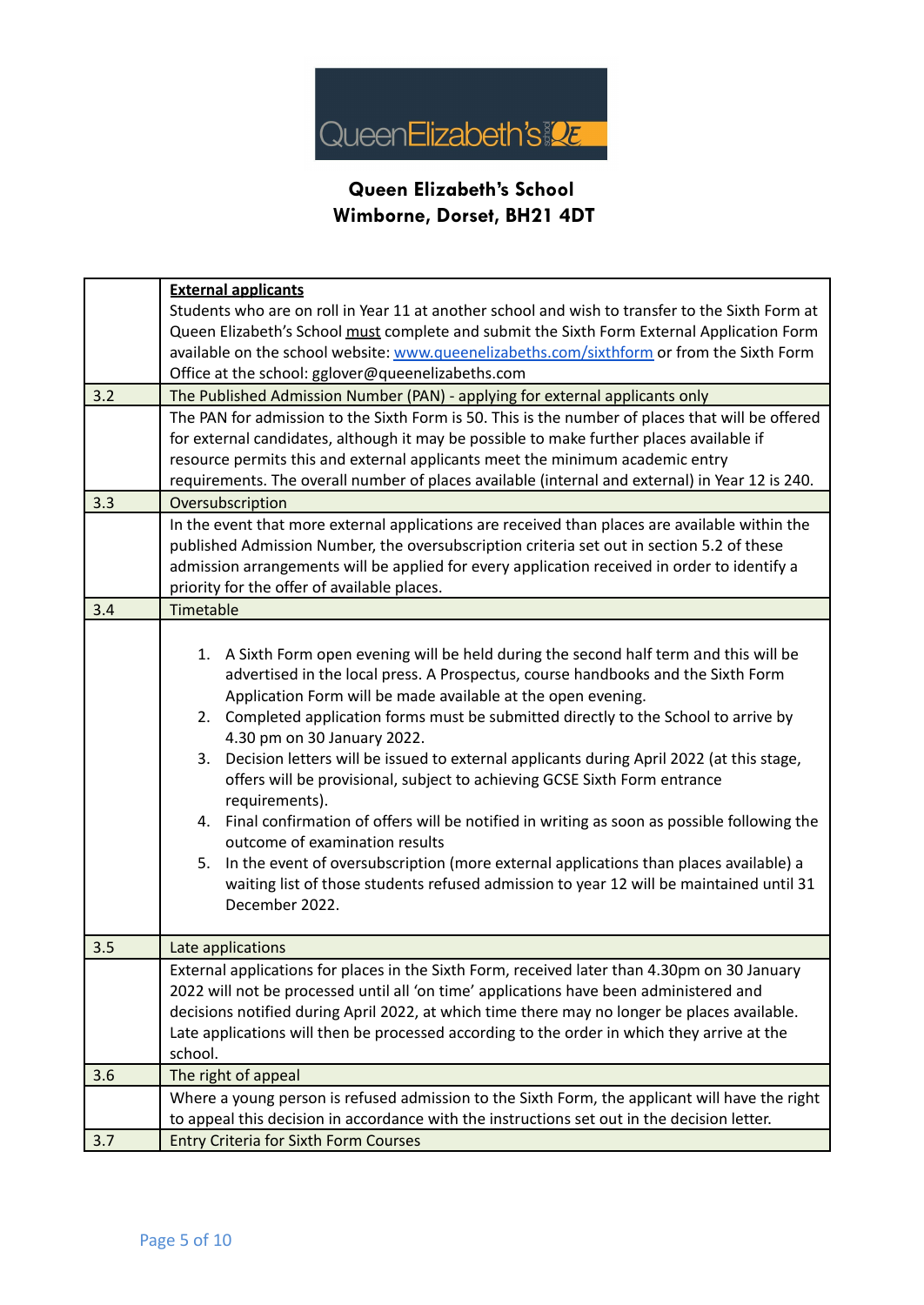

The minimum entrance requirements for admission to the Sixth Form are set out in the Sixth Form Prospectus. These requirements apply equally for internal and external applicants and evidence of examination results must be provided before the offer of any provisional place will be confirmed.

| 4.0 | Changing school - This 'in-year' application process applies for any year group                                                                                                                                                                                                                                                                                                                                                                                                                                                                                                                                                                                                                                                                                                                                                                                                                                                                                                                                                                                                                                            |  |  |
|-----|----------------------------------------------------------------------------------------------------------------------------------------------------------------------------------------------------------------------------------------------------------------------------------------------------------------------------------------------------------------------------------------------------------------------------------------------------------------------------------------------------------------------------------------------------------------------------------------------------------------------------------------------------------------------------------------------------------------------------------------------------------------------------------------------------------------------------------------------------------------------------------------------------------------------------------------------------------------------------------------------------------------------------------------------------------------------------------------------------------------------------|--|--|
| 4.1 | <b>The Admission Limit</b>                                                                                                                                                                                                                                                                                                                                                                                                                                                                                                                                                                                                                                                                                                                                                                                                                                                                                                                                                                                                                                                                                                 |  |  |
|     | For each year group other than the years of entry (years 9 and 12), the Admission Authority<br>will set a non-statutory admission limit as a guideline to the number of places available.<br>Admission limits will be set in order to ensure 'the efficient delivery of education and the<br>efficient use of resources' taking into account factors such as available budget,<br>accommodation, the needs of the children and the specific resources required to support the<br>children. Consequently, admission limits may be varied from time to time and so the number<br>of places available may vary.                                                                                                                                                                                                                                                                                                                                                                                                                                                                                                               |  |  |
| 4.2 | Submitting an in-year application                                                                                                                                                                                                                                                                                                                                                                                                                                                                                                                                                                                                                                                                                                                                                                                                                                                                                                                                                                                                                                                                                          |  |  |
|     | An In-Year application may be submitted at any time but will only be administered during<br>school term time and within six school weeks of the place being required, unless the<br>application is for a child from a Service family or the parent is a Crown Servant. In these<br>circumstances, an application may be considered further in advance, where the application<br>includes official confirmation of a posting to the area and sets out the Unit postal address or a<br>Quartering address and a relocation date.<br>The In-Year application form is available on the school website (Appendix B) or a paper copy                                                                                                                                                                                                                                                                                                                                                                                                                                                                                             |  |  |
|     | can be provided by the School Office. This must be completed and returned directly to the<br>school.                                                                                                                                                                                                                                                                                                                                                                                                                                                                                                                                                                                                                                                                                                                                                                                                                                                                                                                                                                                                                       |  |  |
| 4.3 | Applying for a year group other than the relative age (Retained or Accelerated place)                                                                                                                                                                                                                                                                                                                                                                                                                                                                                                                                                                                                                                                                                                                                                                                                                                                                                                                                                                                                                                      |  |  |
|     | The In-Year application will usually be submitted for the year group associated with the child's<br>age, although a parent may apply for an alternative year if he/she considers this would be in<br>the best educational interests of the child. In these circumstances, the application must be<br>accompanied with as much information as possible to support the case for 'retaining' or<br>'accelerating' the child. It is for the Admission Authority to decide whether to support such a<br>request, which will be considered according to the information provided, the circumstances of<br>the case and what is deemed to be in the best educational interests of the child concerned. If<br>an application for a retained or accelerated year is refused, the Admission Authority will<br>consider whether a place can be offered in the relative (chronological) age year group. The<br>parent has the right to appeal the decision where a place cannot be offered in the relative<br>year group. Retained and accelerated places secured through the in-year admissions process<br>will be reviewed annually. |  |  |
| 4.4 | The In-Year admission decision                                                                                                                                                                                                                                                                                                                                                                                                                                                                                                                                                                                                                                                                                                                                                                                                                                                                                                                                                                                                                                                                                             |  |  |
|     | On receipt of a signed and dated In-Year Application Form, the Admission Authority will<br>evaluate whether a place can be made available without prejudicing 'the efficient delivery of                                                                                                                                                                                                                                                                                                                                                                                                                                                                                                                                                                                                                                                                                                                                                                                                                                                                                                                                   |  |  |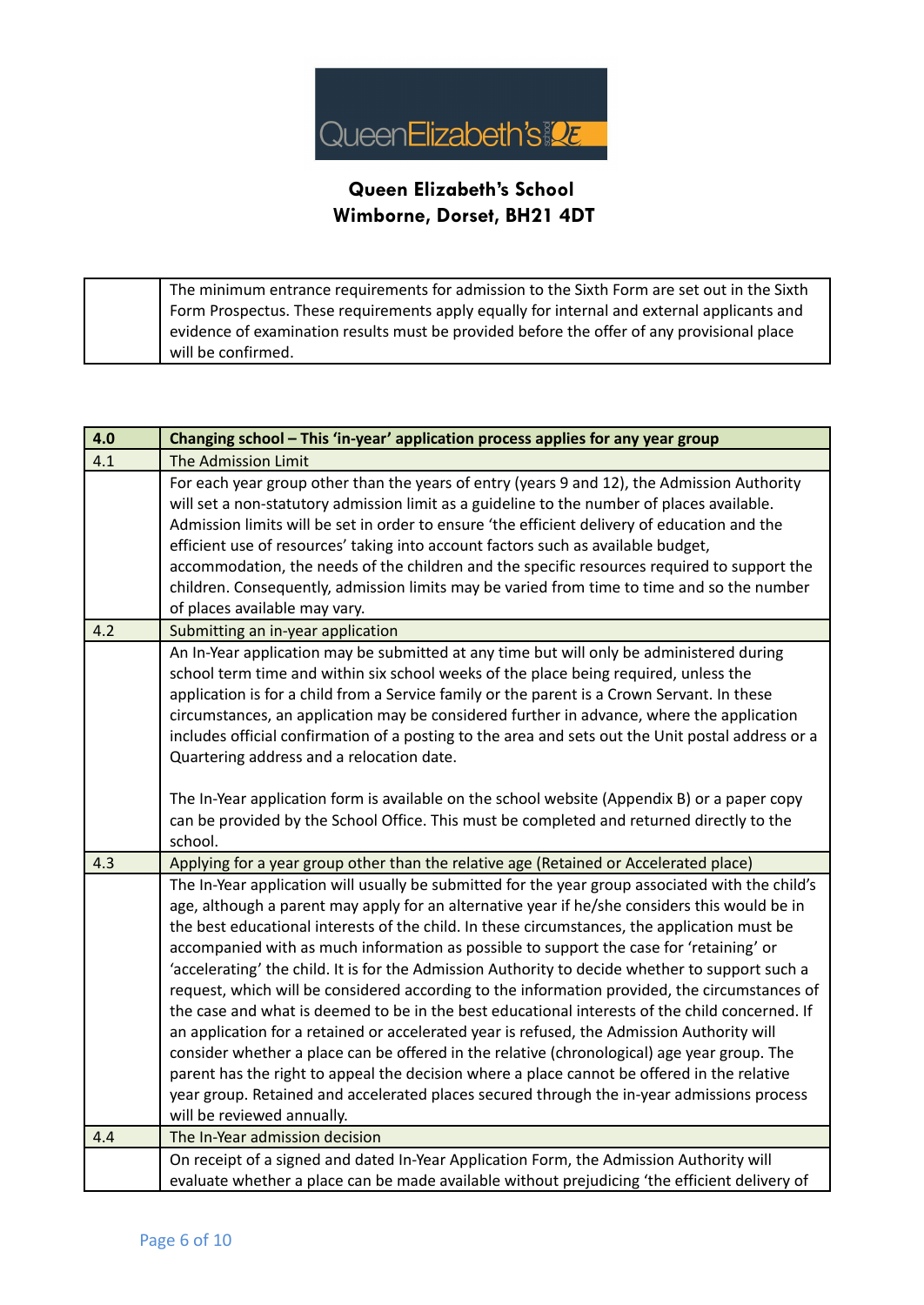

|     | education or the efficient use of resources'. The admission decision will be notified to the<br>applicant in writing within ten school days of receipt of the application form.                                                                                                                                                                                                                                                                                                                                                             |  |
|-----|---------------------------------------------------------------------------------------------------------------------------------------------------------------------------------------------------------------------------------------------------------------------------------------------------------------------------------------------------------------------------------------------------------------------------------------------------------------------------------------------------------------------------------------------|--|
| 4.5 | Accepting the offer of a place                                                                                                                                                                                                                                                                                                                                                                                                                                                                                                              |  |
|     | Where a place is offered, the parent (or student in the case of Sixth Form) will be asked to<br>confirm acceptance in writing, by letter or email, within ten school days of receipt of the offer<br>letter. The place will then remain available for the remainder of six school weeks from the<br>date of this letter. If the child concerned is not attending school within this time frame, the<br>Admission Authority will write to the applicant requesting an update and may, depending on<br>the circumstances, withdraw the offer. |  |
| 4.6 | Applying the Fair Access Protocol                                                                                                                                                                                                                                                                                                                                                                                                                                                                                                           |  |
|     | Where it is has not been possible to offer a place, the Admission Authority will consider the<br>application against the criteria set out in the Dorset County Council Local Authority Fair Access<br>Protocol (FAP), which is published on this authority's website. If the child concerned satisfies<br>any of the FAP criteria, the In-Year application will be referred to the local authority, which<br>may then decide to engage with the family in order to identify a suitable educational<br>placement.                            |  |
| 4.7 | Children issued with an Education Health and Care plan                                                                                                                                                                                                                                                                                                                                                                                                                                                                                      |  |
|     | If a child has an Education Health and Care Plan (EHCP) in place, which names a particular<br>education setting, the parent(s) should consult the local authority that issued the EHCP before<br>applying for the child to change school.                                                                                                                                                                                                                                                                                                   |  |

| 5.0 | <b>Applying the Oversubscription Criteria</b>                                                                                                                                                                                                                                                                                                                                                                                                                                                                                                                                                                                                                                                                                                                  |  |  |
|-----|----------------------------------------------------------------------------------------------------------------------------------------------------------------------------------------------------------------------------------------------------------------------------------------------------------------------------------------------------------------------------------------------------------------------------------------------------------------------------------------------------------------------------------------------------------------------------------------------------------------------------------------------------------------------------------------------------------------------------------------------------------------|--|--|
| 5.1 | Oversubscription                                                                                                                                                                                                                                                                                                                                                                                                                                                                                                                                                                                                                                                                                                                                               |  |  |
|     | If there are more applications received at any one time than there are places available within<br>the preferred year group (oversubscription), the Admissions Authority will assess every<br>application against the oversubscription criteria set out in section 5.5 in order to identify a<br>priority for the offer of any available place(s). The oversubscription criteria will also be applied<br>in order to rank names on a waiting list.                                                                                                                                                                                                                                                                                                              |  |  |
| 5.2 | The Oversubscription Criteria                                                                                                                                                                                                                                                                                                                                                                                                                                                                                                                                                                                                                                                                                                                                  |  |  |
|     | A 'looked after child' or a child who was previously looked after. A looked after child is<br>1.<br>a child who is (a) in the care of a local authority, or (b) being provided with<br>accommodation by a local authority in the exercise of their social services' functions<br>(see the definition in section 22(1) of the Children Act 1989). A previously looked after<br>child is (1) a child who was looked after by a local authority in England but<br>immediately after being looked after became subject to an adoption, child<br>arrangements, or special guardianship order or (2) a child who appears to the<br>admission authority to have been in state care outside of England and ceased to be in<br>state care as a result of being adopted. |  |  |
|     | Children with a sibling on roll at Queen Elizabeth's School in years 9-11 at the time of<br>2.<br>application, who will still be on roll at the time of admission and who live at the same<br>address for more than 2.5 school days per week.                                                                                                                                                                                                                                                                                                                                                                                                                                                                                                                  |  |  |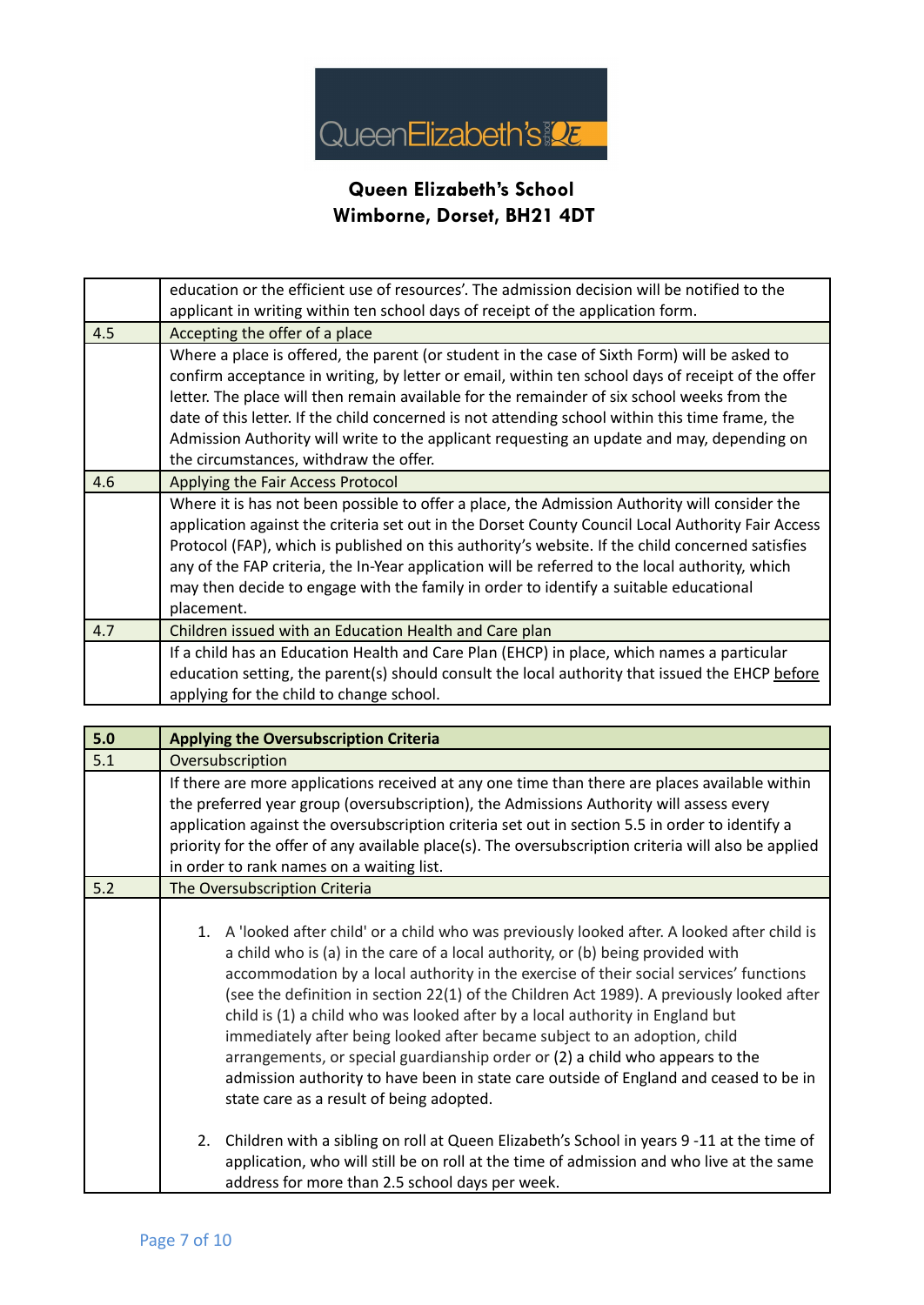

|     | 3. Children who, at the time of application, live within the designated Queen Elizabeth's<br>School catchment area or with a confirmed move to a home address within this<br>catchment                                                                                                                                                                                                                                                                                                                                                                                                                 |  |
|-----|--------------------------------------------------------------------------------------------------------------------------------------------------------------------------------------------------------------------------------------------------------------------------------------------------------------------------------------------------------------------------------------------------------------------------------------------------------------------------------------------------------------------------------------------------------------------------------------------------------|--|
|     | 4. Children on roll in Year 8 at one of the following feeder Middle schools at the time of<br>application:<br>Allenbourn Middle School<br>$\bullet$<br>St Michael's CE Middle School<br>$\bullet$<br>Cranborne Middle SChool<br>$\bullet$<br>Emmanuel CE VA Middle School                                                                                                                                                                                                                                                                                                                              |  |
|     | 5.<br>Children on roll in Year 8 at one of the following feeder Middle schools at the time of<br>application:<br>Lockyer's Middle School<br><b>Broadstone Middle School</b><br>Ferndown Middle School<br>$\bullet$                                                                                                                                                                                                                                                                                                                                                                                     |  |
|     | 6. Children of staff newly appointed in order to fill a demonstrable skills shortage                                                                                                                                                                                                                                                                                                                                                                                                                                                                                                                   |  |
|     | 7. Children not satisfying a higher criterion                                                                                                                                                                                                                                                                                                                                                                                                                                                                                                                                                          |  |
| 5.3 | Prioritising applications by distance measurement                                                                                                                                                                                                                                                                                                                                                                                                                                                                                                                                                      |  |
|     | In the event of oversubscription (more applications received than places available), the<br>admission application ranking exercise (described in section 4.1) will apply and this may<br>indicate that the Admission Number/limit is reached part way through a particular criterion.<br>In these circumstances, the ranked order for applications satisfying this 'cut off' criterion and<br>any lower placed criteria will be determined according to the straight line distance measured<br>between each child's home and the school. This will determine a priority order for the<br>applications. |  |
|     | Distances will be calculated electronically using digital mapping software and Ordnance<br>Survey 'National Address Base' coordinates for Queen Elizabeth's School and the child's home<br>address. Measurement will be to a minimum of three decimal places accuracy. In the case of a<br>multi-dwelling building, such as a block of flats, the same distance will apply for all occupants.                                                                                                                                                                                                          |  |
| 5.4 | Applying a tie-breaker                                                                                                                                                                                                                                                                                                                                                                                                                                                                                                                                                                                 |  |
|     | Where two or more distances are exactly the same and it proves necessary to rank the<br>relevant applications in order to identify a priority for the offer of any available place(s), the<br>order of priority will be determined by the drawing of lots. This will take place at the school<br>and be supervised by a person entirely independent of the Admission Authority and the<br>school.                                                                                                                                                                                                      |  |

 $\Gamma$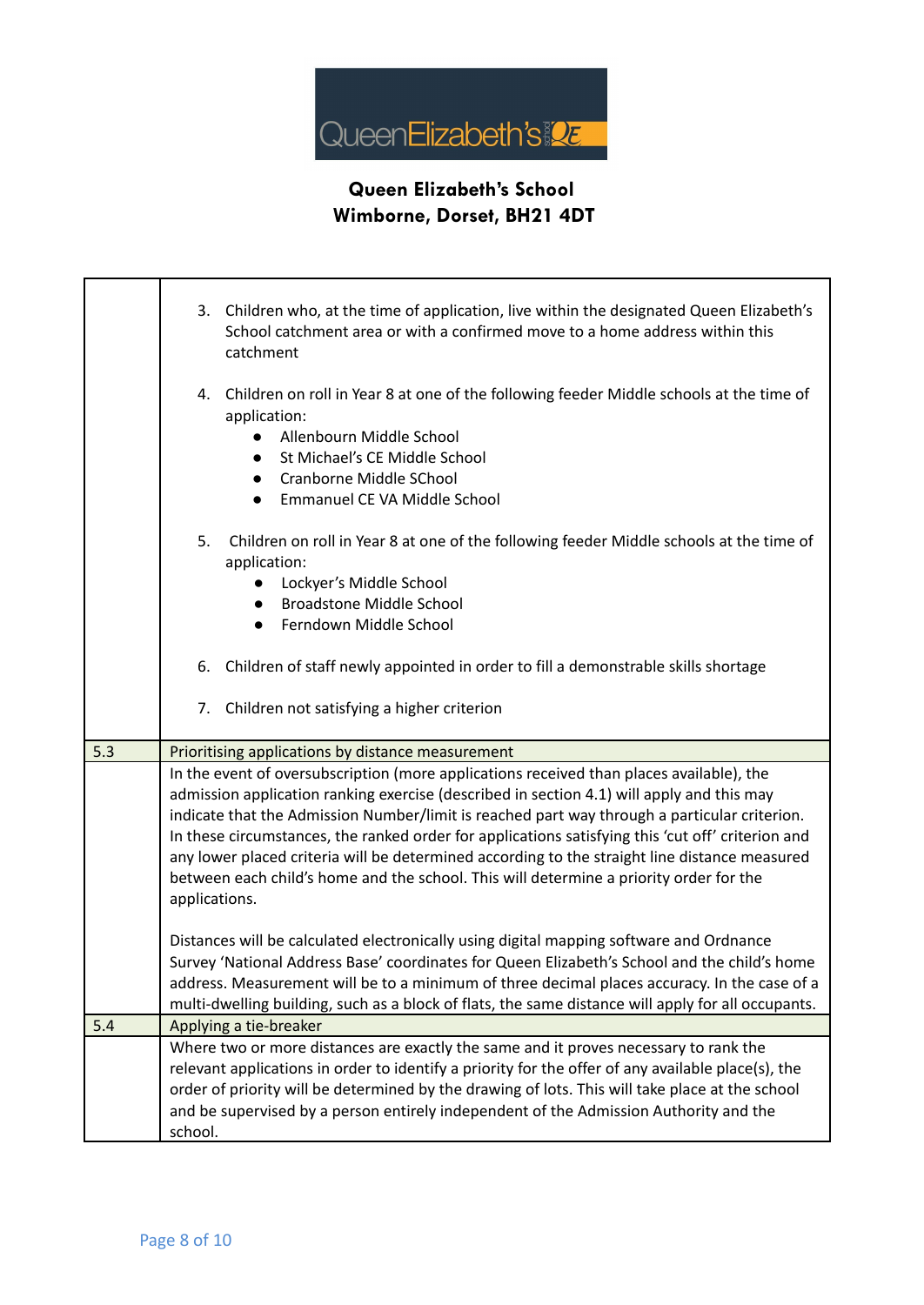

| 6.0 | Lodging an appeal                                                                                                                                                                                                                                                                                                                                                                                                                                                                                                                                                                     |  |  |
|-----|---------------------------------------------------------------------------------------------------------------------------------------------------------------------------------------------------------------------------------------------------------------------------------------------------------------------------------------------------------------------------------------------------------------------------------------------------------------------------------------------------------------------------------------------------------------------------------------|--|--|
| 6.1 | The legal right to an appeal hearing                                                                                                                                                                                                                                                                                                                                                                                                                                                                                                                                                  |  |  |
|     | The administration of school admission appeals is subject to statutory procedure set out in<br>the 2012 School Admission Appeals Code issued by the Department for Education. A parent<br>whose child is refused admission to the school, or a young person whose Sixth Form<br>application is refused, is legally entitled to appeal that decision. The refusal letter issued by<br>the Admission Authority will explain how to complete this process using the appeal form,<br>which is available to download from the school website or can be requested from the School<br>Office |  |  |
| 6.2 | The basis on which an admission application may be refused                                                                                                                                                                                                                                                                                                                                                                                                                                                                                                                            |  |  |
|     | The Admission Authority can refuse to admit a child where a further admission would<br>'prejudice the efficient delivery of education or the efficient use of resources'.                                                                                                                                                                                                                                                                                                                                                                                                             |  |  |
| 6.3 | The appeals timetable                                                                                                                                                                                                                                                                                                                                                                                                                                                                                                                                                                 |  |  |
|     | An appeals timetable is published on the school website by 28 February each year. This sets<br>out the statutory time frame within which an appeal hearing must take place as well as the<br>administrative timeframe within which the Admissions Authority undertakes to process any<br>appeal lodged with the school.                                                                                                                                                                                                                                                               |  |  |
| 6.4 | Complaints about the administration of the appeals process                                                                                                                                                                                                                                                                                                                                                                                                                                                                                                                            |  |  |
|     | The decision of an independent appeal panel is binding on all parties. However, where there is<br>concern that the appeal process has not been properly administered in accordance with the<br>2012 School Admission Appeals Code, a complaint should be raised with the Academy Trust<br>Where no local resolution is reached the parent may escalate the matter to the Education<br>Funding Agency.                                                                                                                                                                                 |  |  |

| 7.0               | <b>Key contact details</b>   |                                                                                                                                                                                                           |
|-------------------|------------------------------|-----------------------------------------------------------------------------------------------------------------------------------------------------------------------------------------------------------|
| <b>The School</b> |                              | Queen Elizabeth's School<br>Blandford Road<br>Wimborne Minster<br>Dorset<br><b>BH21 4DT</b><br>Telephone 01202 885233<br>School website: www.queenelizabeths.com<br>Email: admissions@queenelizabeths.com |
| Adjudicator       | The Office of The Schools    | https://www.gov.uk/government/organisations/office-of-the-school<br>s-adjudicator                                                                                                                         |
|                   | The Education Funding Agency | https://www.gov.uk/government/organisations/education-funding-a<br>gency                                                                                                                                  |